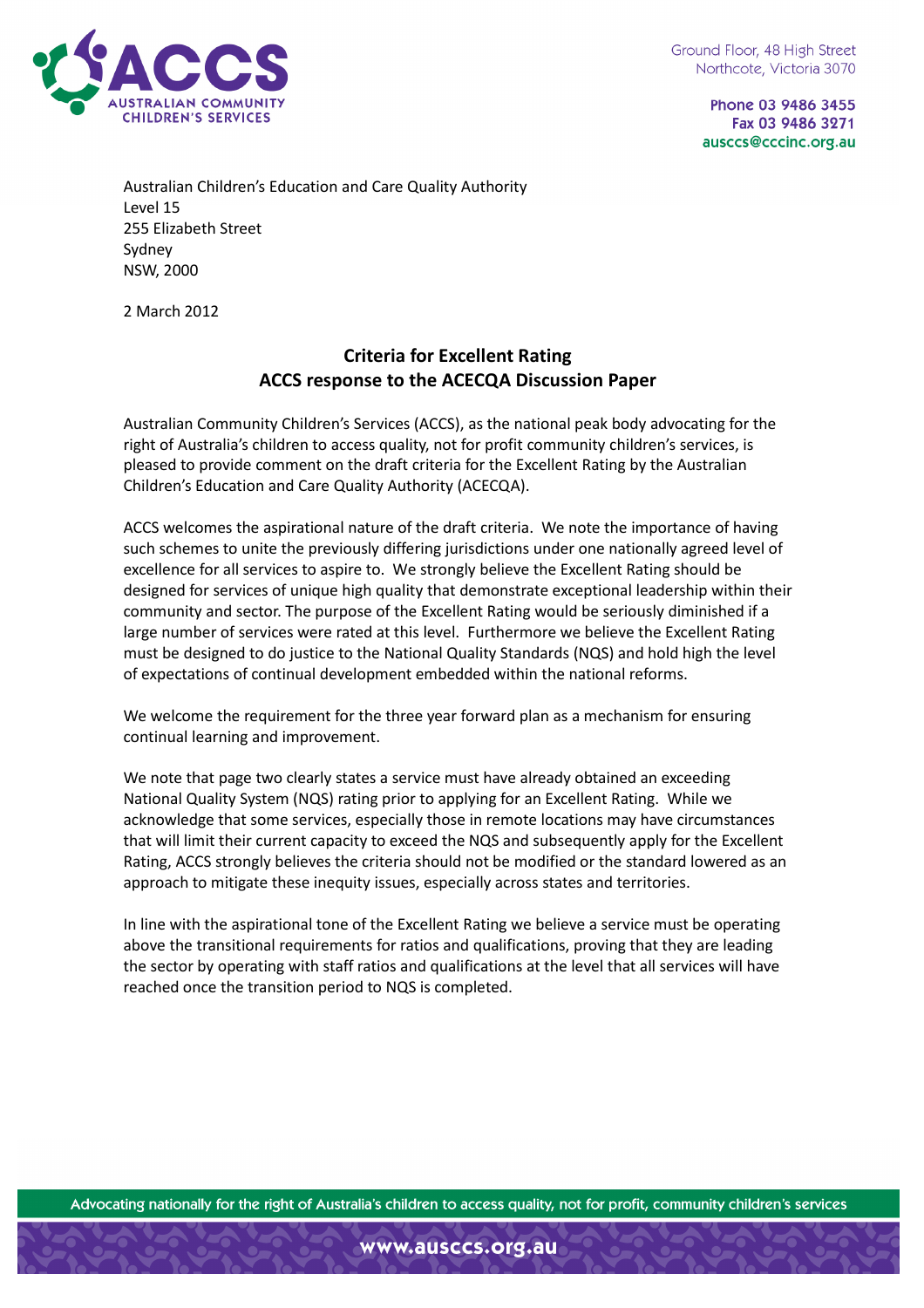## Comments on Draft Criteria

ACCS believes ACECQA should ensure that the Excellent Rating process and all supporting documents are accessible and clear to all. Clear messaging must accompany this initiative and ACCS advocates for a strong ongoing communication strategy to commence in 2012.

A major focus of this should be on educating the general public of how the Excellent Rating fits in with the broader NQS, emphasising that this rating is not the only thing they need to know about a children's service. The communications strategy must promote an understanding that many quality services will already be exceeding the NQS ratings but may themselves decide not to apply or may not necessarily qualify for an Excellent Rating. This is aimed to reduce unfounded fears for families participating in high quality services that do not yet have an Excellent Rating.

We also acknowledge that within the context of previously differing regulations and standards across jurisdictions, there may be some states and territories with a high number of excellent services and others with none. Therefore the process of the excellent rating system must be promoted as something embracing continual improvements across early childhood education and care services and as one of a number of tools to bring about nationally consistent standards of quality.

The general public and the media also need to be aware of the real timelines for implementation of the Excellent Rating system. For example it may be many years before all services will be assessed under the NQS and therefore many years before all services will be able to begin to contemplate applying for the Excellent Rating; this delay must not be misunderstood as an indication of lower quality. In particular it must be emphasised while the first service to receive an Excellent Rating will be an exceptional service, it will not necessarily be the best service within the country, but rather the first of a number of services which will eventually be rewarded with the excellent rating.

ACCS recommends ACECQA review the language to be used in the application and all supporting documents to ensure it is clear and accessible to all. Currently there are jargonistic terms that could potentially confuse or alienate some services. Terms such as "lighthouse service" should be avoided. Furthermore accessible language is more inclusive to Aboriginal and Torres Strait Islander services and other culturally and linguistically diverse services that may operate with English as a second or third language.

Additionally ACCS recommends that the criteria clearly state that examples are not prescriptive. ACCS is aware of many services that have looked at the criteria in the current draft and interpreted the examples as a checklist. ACCS recommends that the application and supporting documents should avoid lists of dot points as they are easily misinterpreted.

Communications must be clearer in expressing the fact that the service drives the process and elects what areas they believe would demonstrate their excellence. We believe this places the onus of indentifying and defining excellence where it should be - on the service applying. An excellent service could reasonably be expected to have this capacity.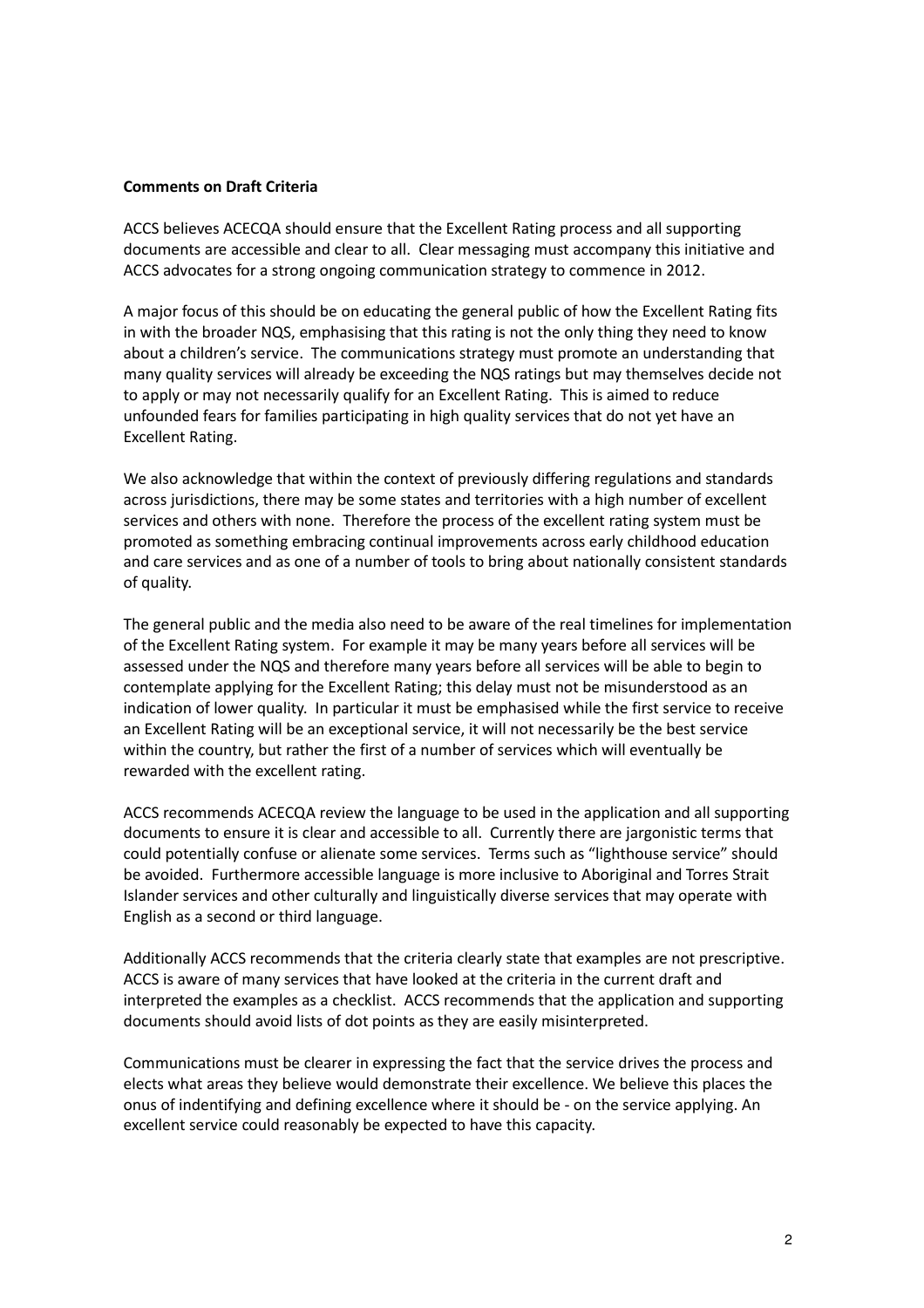ACCS is concerned at the breadth of criteria one and four in regard to parent and community engagement. The latter includes engaging parents and families in all elements of service provision. As the peak body for not for profit community owned services, we see parent involvement in management of the services as a clear contributor to a high quality, excellent service. We believe to achieve the Excellent Rating services should be required to engage parents in governance decision making. While we believe this is alluded to in the current wording 'all elements of service provision' (criteria four) it should be further explained.

In line with the Excellent Rating being beneficial to all within the sector we encourage services to be supported to establish processes to disseminate their good practice as an educative tool for the whole sector. We suggest ACECQA looks to New Zealand's previous Centres of Innovation (COI) Program. This program supported services identified as COI to conduct research to further develop and test their existing innovative practice, and secondly, to disseminate information about their innovation and the outcomes of their research. The research was further supported by research associates contracted by government to provide methodological and research support to their educator-researcher services.

We trust the development of a robust assessment process will follow the finalisation of the details of this rating to provide specific detail of evidence required to demonstrate and measure improved outcomes for children. ACCS looks forward to receiving this in the near future.

## Process of assessment

ACCS is very interested in ACECQA's intentions for qualifications for the assessors of the excellent rating. ACCS has had previous correspondence with ACECQA on the importance of appropriate qualifications and experience for assessors under the new National Regulations. Our policy position on general assessors is that all the assessors should have early or middle childhood degree qualifications or above. The content and philosophy of the degree should be appropriate to the range of service types they will be assessing. Further assessors should have experience working in the type of service they are assessing - long day care, outside school hours care, family day care etc. The system must contain the capacity for assessors to retain currency in their academic qualifications and in their direct experience working in the sector. We believe the nature of the Excellent Rating warrants an even higher standard for assessors in skill and expertise. A commitment to this will further support the integrity of the Excellent Rating.

In assessing a service for an excellent rating, ACCS recommends that a team of assessors are used, to assist in striking the appropriate balance of expertise. Furthermore we recommend the assessment involves assessors being on the site of the service for a minimum of three days for smaller services and five days for services larger than 100 places.

ACCS recommends robust mechanisms to verify the service's application. Potentially, the process could include third parties (i.e. community members, organisations and others) that are not nominated by the service to be part of a verification process to ensure the service stands up to the rigour of the community and media.